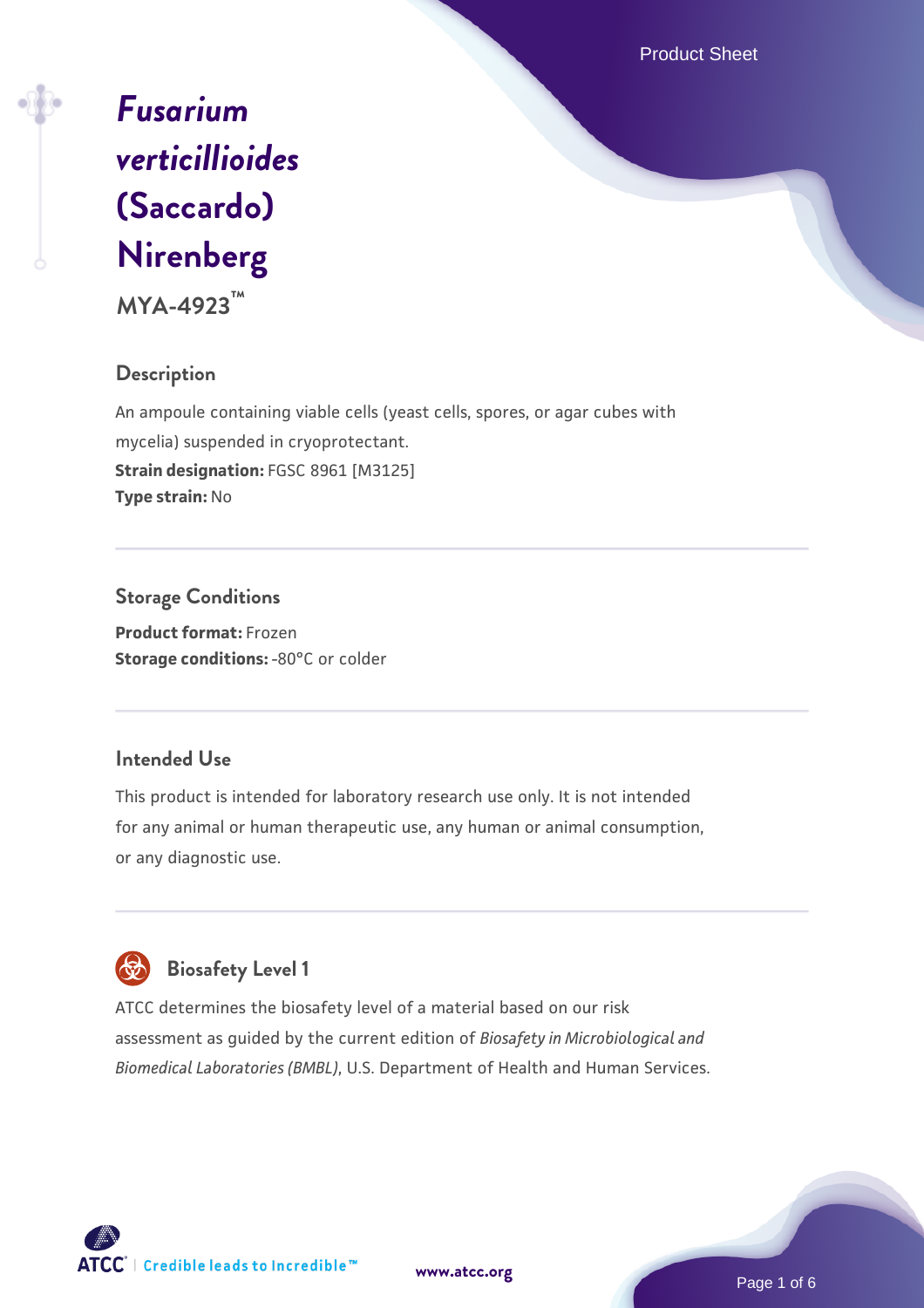It is your responsibility to understand the hazards associated with the material per your organization's policies and procedures as well as any other applicable regulations as enforced by your local or national agencies.

ATCC highly recommends that appropriate personal protective equipment is always used when handling vials. For cultures that require storage in liquid nitrogen, it is important to note that some vials may leak when submersed in liquid nitrogen and will slowly fill with liquid nitrogen. Upon thawing, the conversion of the liquid nitrogen back to its gas phase may result in the vial exploding or blowing off its cap with dangerous force creating flying debris. Unless necessary, ATCC recommends that these cultures be stored in the vapor phase of liquid nitrogen rather than submersed in liquid nitrogen.

## **Certificate of Analysis**

For batch-specific test results, refer to the applicable certificate of analysis that can be found at www.atcc.org.

### **Growth Conditions**

**Medium:**  [ATCC Medium 200: YM agar or YM broth](https://www.atcc.org/-/media/product-assets/documents/microbial-media-formulations/2/0/0/atcc-medium-200.pdf?rev=ac40fd74dc13433a809367b0b9da30fc) [ATCC Medium 324: Malt extract agar](https://www.atcc.org/-/media/product-assets/documents/microbial-media-formulations/3/2/4/atcc-medium-324.pdf?rev=5a8b3f6dcb23452d9462ec38b36f0bb6) [ATCC Medium 336: Potato dextrose agar \(PDA\)](https://www.atcc.org/-/media/product-assets/documents/microbial-media-formulations/3/3/6/atcc-medium-336.pdf?rev=d9160ad44d934cd8b65175461abbf3b9) **Temperature:** 24-26°C **Atmosphere:** Aerobic

**Handling Procedures**



**[www.atcc.org](http://www.atcc.org)**

Page 2 of 6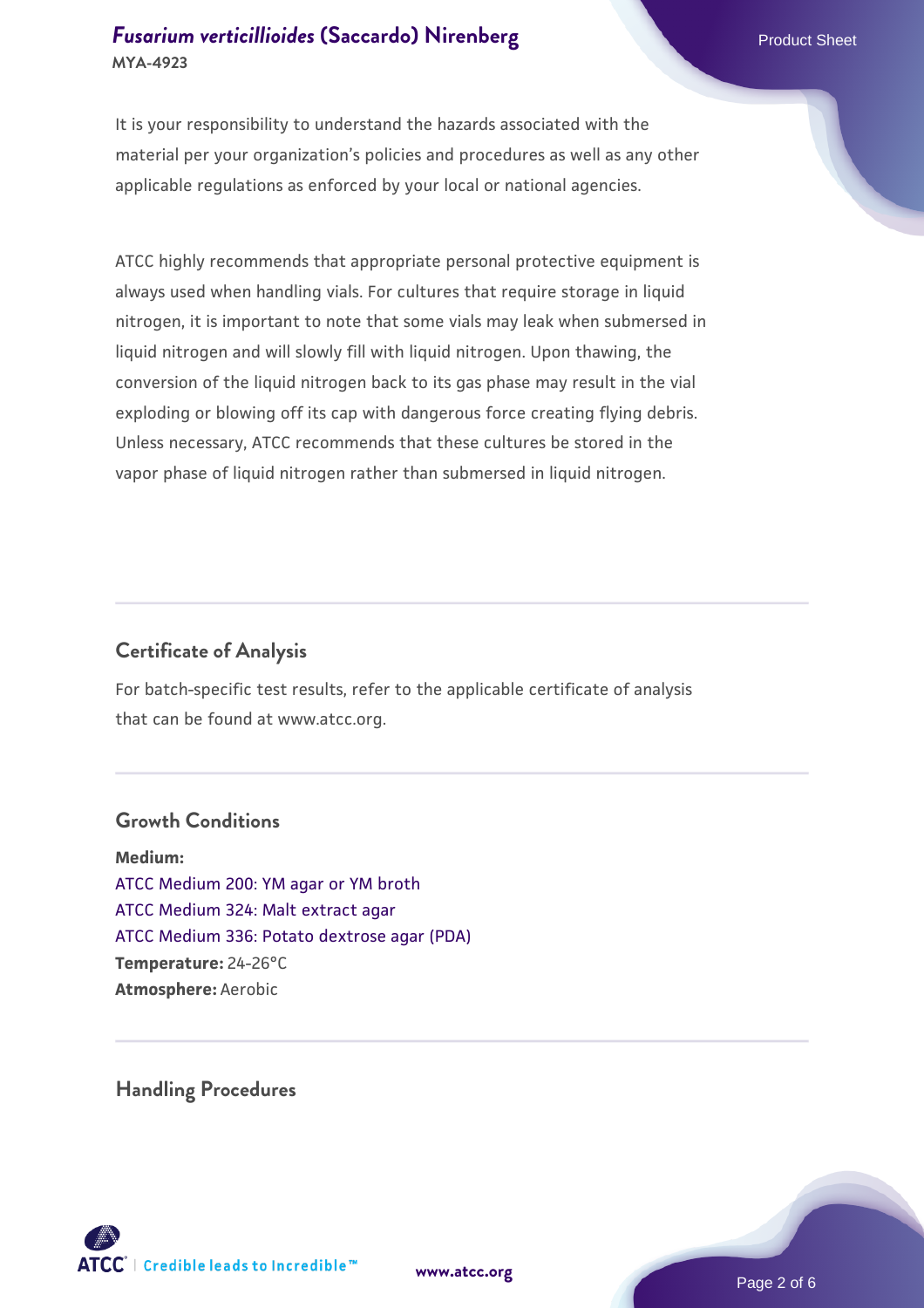**Frozen ampoules** packed in dry ice should either be thawed immediately or stored in liquid nitrogen. If liquid nitrogen storage facilities are not available, frozen ampoules may be stored at or below -70°C for approximately one week. **Do not under any circumstance store frozen ampoules at refrigerator freezer temperatures (generally -20°C).** Storage of frozen material at this temperature will result in the death of the culture.

- 1. To thaw a frozen ampoule, place in a **25°C to 30°C** water bath, until just thawed (**approximately 5 minutes**). Immerse the ampoule just sufficient to cover the frozen material. Do not agitate the ampoule.
- 2. Immediately after thawing, wipe down ampoule with 70% ethanol and aseptically transfer at least 50 µL (or 2-3 agar cubes) of the content onto a plate or broth with medium recommended.
- Incubate the inoculum/strain at the temperature and conditions 3. recommended.
- 4. Inspect for growth of the inoculum/strain regularly. The sign of viability is noticeable typically after 3-4 days of incubation. However, the time necessary for significant growth will vary from strain to strain.

**Morphology:** On PDA medium at 25°C after 15 days, mycelium white to lavender, woolly to cottony, dense. Reverse tan to dark purple. Hyphae hyaline with some staining purple, guttulate. Macroconidia hyaline, elongated oval, smooth, segmented, 16.5-31.5 X 3-4.5 µm. Microconidia hyaline, oval to ellipsoidal, smooth.

### **Notes**

Genome sequencing strain (USDA-ARS and the Institute for Genomic Research (TIGR), USA).

Additional, updated information on this product may be available on the ATCC

® web site at www.atcc.org.

## **Material Citation**

If use of this material results in a scientific publication, please cite the

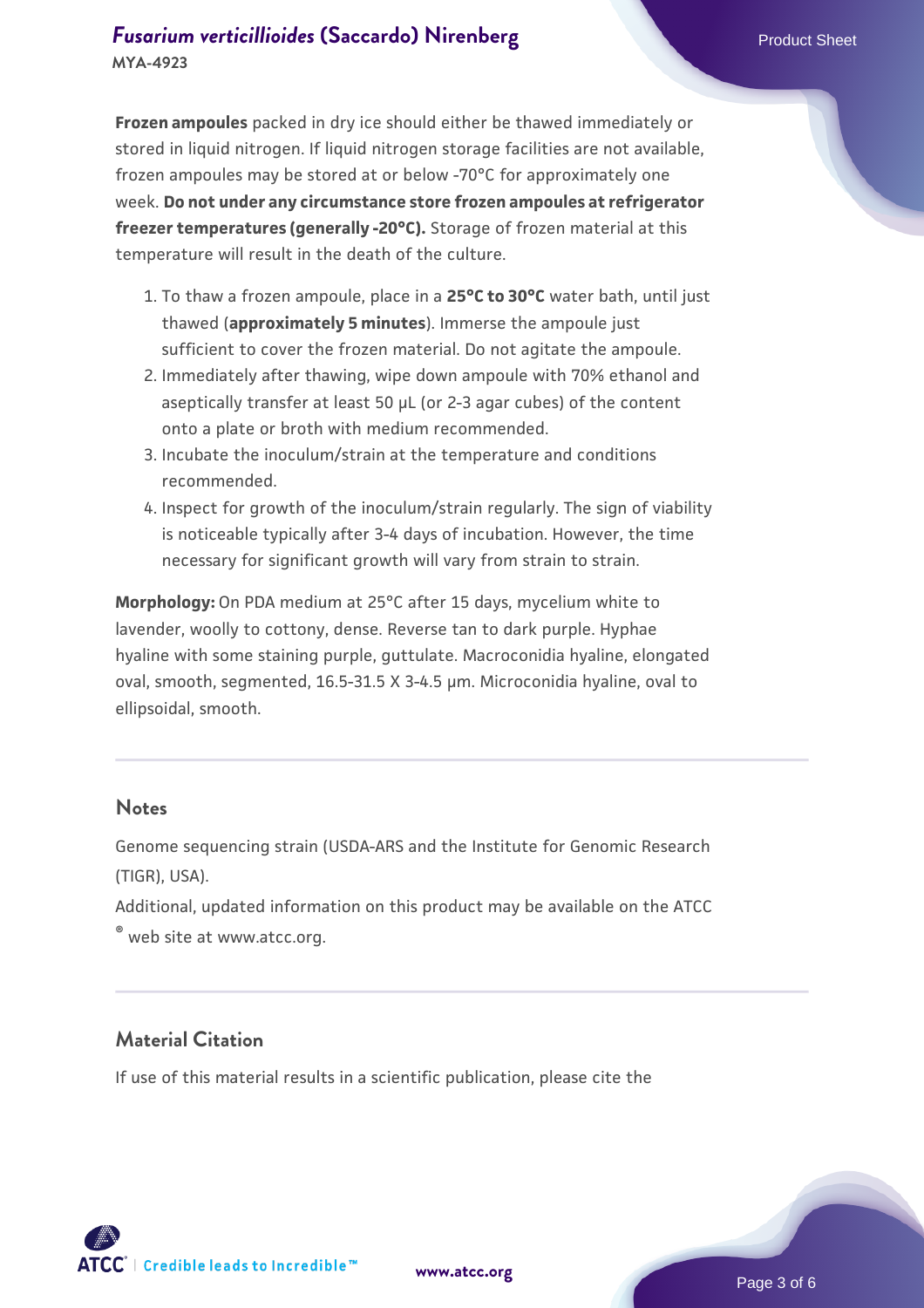material in the following manner: *Fusarium verticillioides* (Saccardo) Nirenberg (ATCC MYA-4923)

#### **References**

References and other information relating to this material are available at www.atcc.org.

## **Warranty**

The product is provided 'AS IS' and the viability of  $ATCC<sup>®</sup>$  products is warranted for 30 days from the date of shipment, provided that the customer has stored and handled the product according to the information included on the product information sheet, website, and Certificate of Analysis. For living cultures, ATCC lists the media formulation and reagents that have been found to be effective for the product. While other unspecified media and reagents may also produce satisfactory results, a change in the ATCC and/or depositor-recommended protocols may affect the recovery, growth, and/or function of the product. If an alternative medium formulation or reagent is used, the ATCC warranty for viability is no longer valid. Except as expressly set forth herein, no other warranties of any kind are provided, express or implied, including, but not limited to, any implied warranties of merchantability, fitness for a particular purpose, manufacture according to cGMP standards, typicality, safety, accuracy, and/or noninfringement.

#### **Disclaimers**

This product is intended for laboratory research use only. It is not intended for any animal or human therapeutic use, any human or animal consumption,

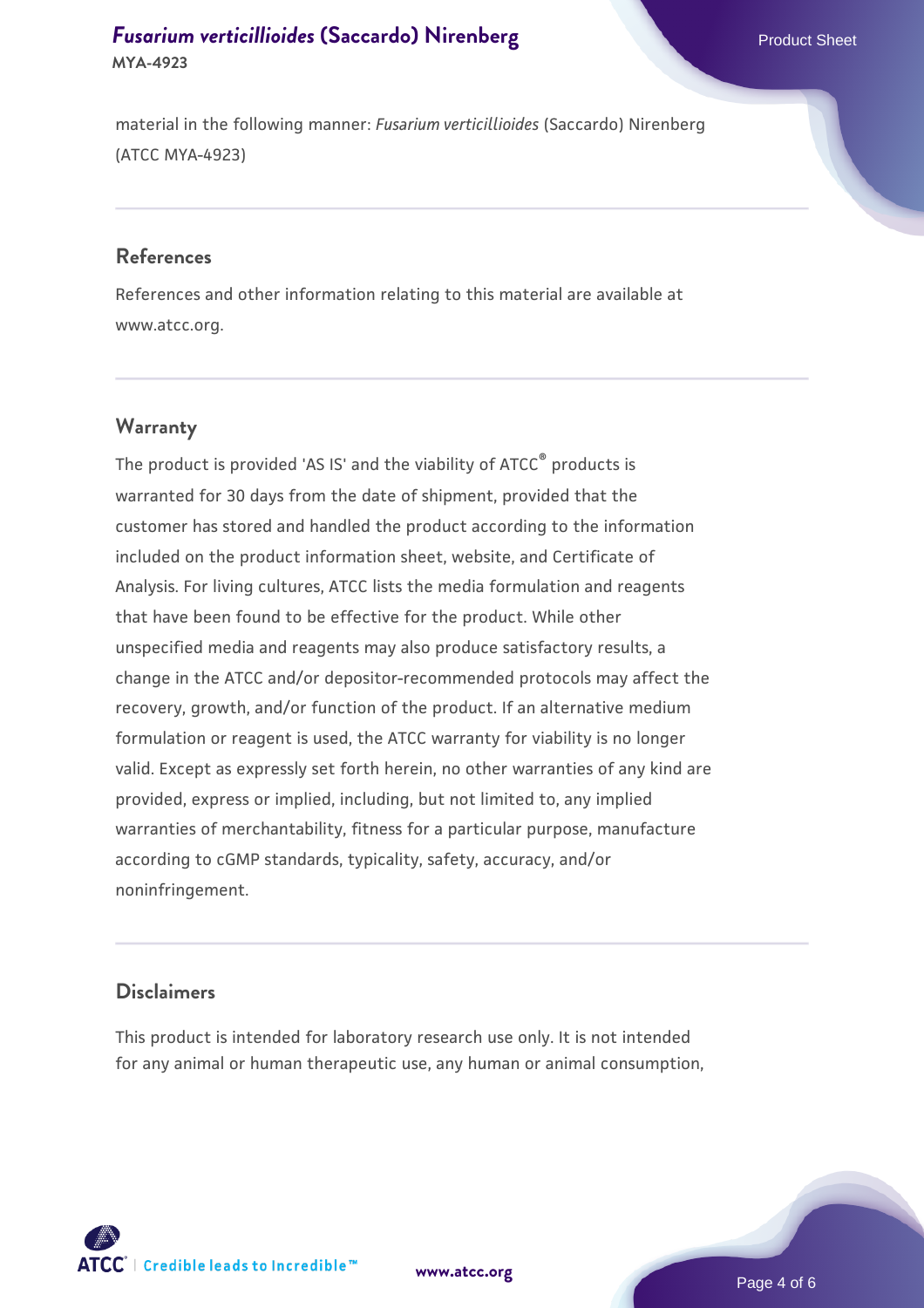or any diagnostic use. Any proposed commercial use is prohibited without a license from ATCC.

While ATCC uses reasonable efforts to include accurate and up-to-date information on this product sheet, ATCC makes no warranties or representations as to its accuracy. Citations from scientific literature and patents are provided for informational purposes only. ATCC does not warrant that such information has been confirmed to be accurate or complete and the customer bears the sole responsibility of confirming the accuracy and completeness of any such information.

This product is sent on the condition that the customer is responsible for and assumes all risk and responsibility in connection with the receipt, handling, storage, disposal, and use of the ATCC product including without limitation taking all appropriate safety and handling precautions to minimize health or environmental risk. As a condition of receiving the material, the customer agrees that any activity undertaken with the ATCC product and any progeny or modifications will be conducted in compliance with all applicable laws, regulations, and guidelines. This product is provided 'AS IS' with no representations or warranties whatsoever except as expressly set forth herein and in no event shall ATCC, its parents, subsidiaries, directors, officers, agents, employees, assigns, successors, and affiliates be liable for indirect, special, incidental, or consequential damages of any kind in connection with or arising out of the customer's use of the product. While reasonable effort is made to ensure authenticity and reliability of materials on deposit, ATCC is not liable for damages arising from the misidentification or misrepresentation of such materials.

Please see the material transfer agreement (MTA) for further details regarding the use of this product. The MTA is available at www.atcc.org.

## **Copyright and Trademark Information**

© ATCC 2021. All rights reserved.

ATCC is a registered trademark of the American Type Culture Collection.



**[www.atcc.org](http://www.atcc.org)**